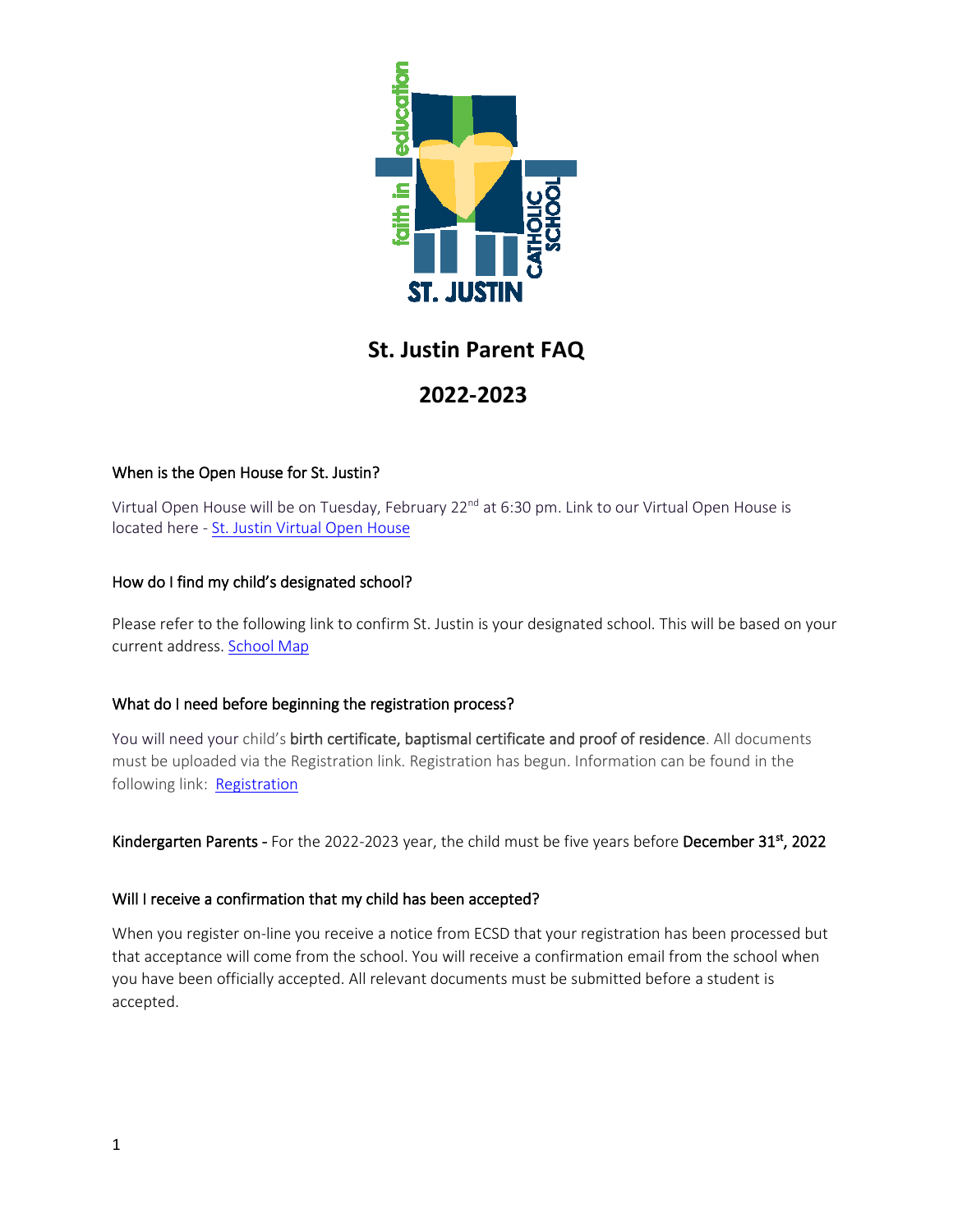**Kindergarten Parents** - You will receive a letter in the mail from the school the first week in May confirming your registration. Information directly relating to kindergarten programming will be coming in August.

#### How do I set up bussing for my child?

When completing your registration documents, if you require transportation for you child, you will need to fill out a transportation form which can be found here. [Apply for Transportation](https://www.ecsd.net/page/34573/apply-for-transportation)

#### What does my child need to bring for the first day of school (Grade K-6)?

Students will need a pair of indoor shoes, a backpack, a water bottle filled with water, and a lunch. Label all these items with your child's name. Please ensure your child is always dressed for the weather. Parents will NOT be able to drop off these items once the school day has started. Headphones are also highly recommended. Please see attached link for the school supplies per grade level. (Updated supply lists will be on our website and linked here in June.)

For your reference our 2021-2022 class lists are found here but could change. Please check back in June for new updated lists. [St. Justin 2021-2022 School Supply Lists](https://www.ecsd.net/8040/page/5830/school-supplies)

#### How will I find out who my child's classroom teacher is?

Students will line up outside the school on the back tarmac. Teachers will then meet their children outside to greet them and welcome them to their new grade.

*Kindergarten:* Meet their teacher at the front door.

*Grade 1-6:* Meet their teachers at their designated door.

#### What time am I able to bring my child to school?

Children are supervised in the backfield beginning at 7:50 am.

There is NO supervision at the playground before or after school hours.

#### Can I visit or tour the school?

The school does not do tours. A virtual tour is posted on the school web site.

#### What are the expectations for student behavior at St. Justin?

Please refer and review with your child the Student Code of Conduct at the beginning of the school year. The Student Code of Conduct will be sent home in September to be reviewed and signed by both the student and their parents. It can also be found here. [St. Justin Student Conduct Policy](https://sitegovern.ecsd.net/sbpage/edit/5836/0)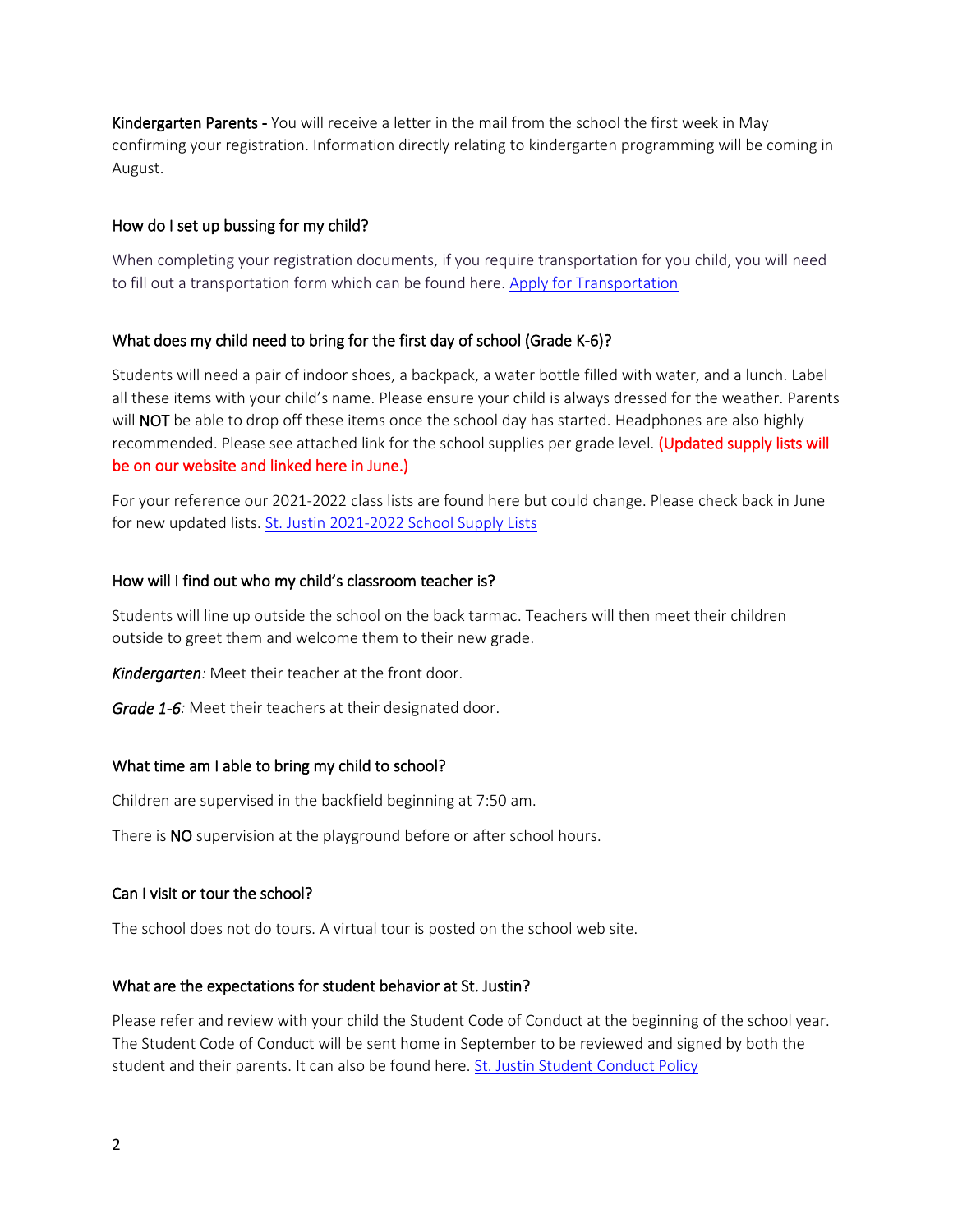#### Where can I find current COVID protocols that are implemented at St. Justin?

Please review our School Re-entry Plan found on our school website. This Re-entry Plan includes information regarding cohort groups, safety and wellbeing, and measures the school has in place for the pandemic.

#### What if my child requires medication?

A form will be sent home with your child at the beginning of the school year. If it is a prescribed medication, the form will need to be signed by a parent AND a doctor. If it is not a prescribed medication, only a parent will need to sign the form. This authorizes school office staff to administer the medication. Parents will not be allowed to come to the school to administer medication at any given time during school hours.

#### What is considered appropriate dress code and footwear?

Students are expected to maintain a responsible, appropriate, and modest standard of dress throughout the school year. Student hats and hoods are not to be worn in the building. The final determination about modesty and/or appropriateness of dress lies with the staff of the school.

Suitable footwear needs to be worn relative to weather conditions. Another pair of shoes needs to be worn indoors. These shoes can also be worn in the school gymnasium.

#### **What is PowerSchool?**

PowerSchool is the parent portal site where parents can pay school fees, access their child's gradebook, eReport Cards, class schedules, bus schedules, etc. If you are new to St. Justin, the office will provide a temporary username and password at the start of the year that you can log into and change. If you are an ECSD student, your password carries over to St. Justin. You can phone the school office if you need assistance logging into your account.

#### Where can I find the school fees and when are they due?

Fees are posted on-line via PowerSchool at the end of September. Parents must log into PowerSchool to pay school fees, bus fees, field trips costs, etc. Here is the link to the PowerSchool Parent Portal. [Powerschool Parent Portal](https://powerschool.ecsd.net/public/)

No in-school payments are accepted.

#### Where can I find transportation fees and when are the payments?

Payments will only be accepted online through Powerschool. Parents must pay for their child's bus pass payment by the  $1<sup>st</sup>$  of every month.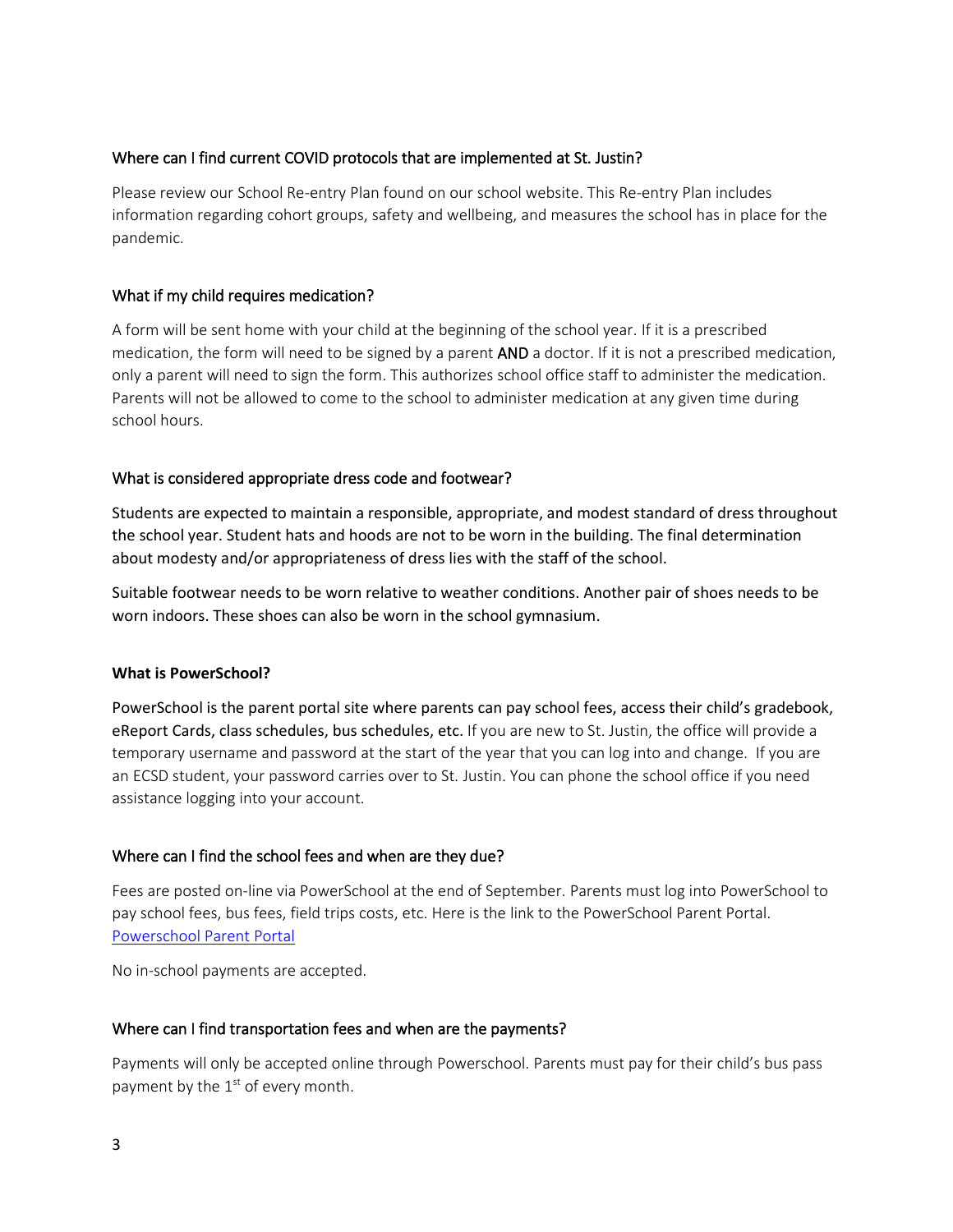#### What are the lunch procedures at the school?

All students eat their lunches in classrooms. Parents are not allowed to drop off lunches so please send your child with a lunch. The school is a closed campus, so students do not leave the school at lunch time.

#### How do I gain access to my child's Google Classroom?

Google Classroom is a forum for teachers to share information, assignments, post learning material and a tool to communicate with students and parents. The teacher will provide a username and passcode at the beginning of the school year for the student to sign on to view assignments and tasks.

### How will I find out about important school events, updates, and developments through-out the school year?

St. Justin sends monthly virtual newsletters to keep our families up to date. To transfer immediate information, St. Justin will send a SWIFT to parents via text or email. This is an immediate form of communication that goes to the parents. The school web site also has important information and your child's Google Classroom has grade specific information.

#### Where do I drop off and pick up my child and what are my options for parking?

Please note there is no parking or drop off in the staff parking lot. Please see the information provided below.

Front of the School Loading Zone: This area is available for parents to do drop off in the morning. Please pull up as far as you can in this designated lane to allow multiple families to drop off simultaneously. It is a designated bus lane, so our ECSD buses do have priority. This area is used for students to get out of vehicles independently. If you need to help your child with backpacks or exiting the vehicle, we ask that you park on the street to assist your child.

Bus Zone: A bus zone is located directly in front of the school. Please be courteous of our buses.

Staff Parking Lot: All stalls in the staff parking lots have been assigned to our staff members; we thank you for not parking there. In addition, the staff parking lot is not to be used for dropping off or picking up students. Do not enter the staff parking lot at any time to drop off or pick-up students. Children are continually in this area before, after and during school hours and driving in the back-parking lot area poses a significant risk to the children's safety. This lot can be used after 3:00 pm to park and access the playground.

We also ask parents to not use the Handicap spot by the school front doors for student drop off when they are arriving late or from an appointment. The bus lane/parent drop off area is always available.